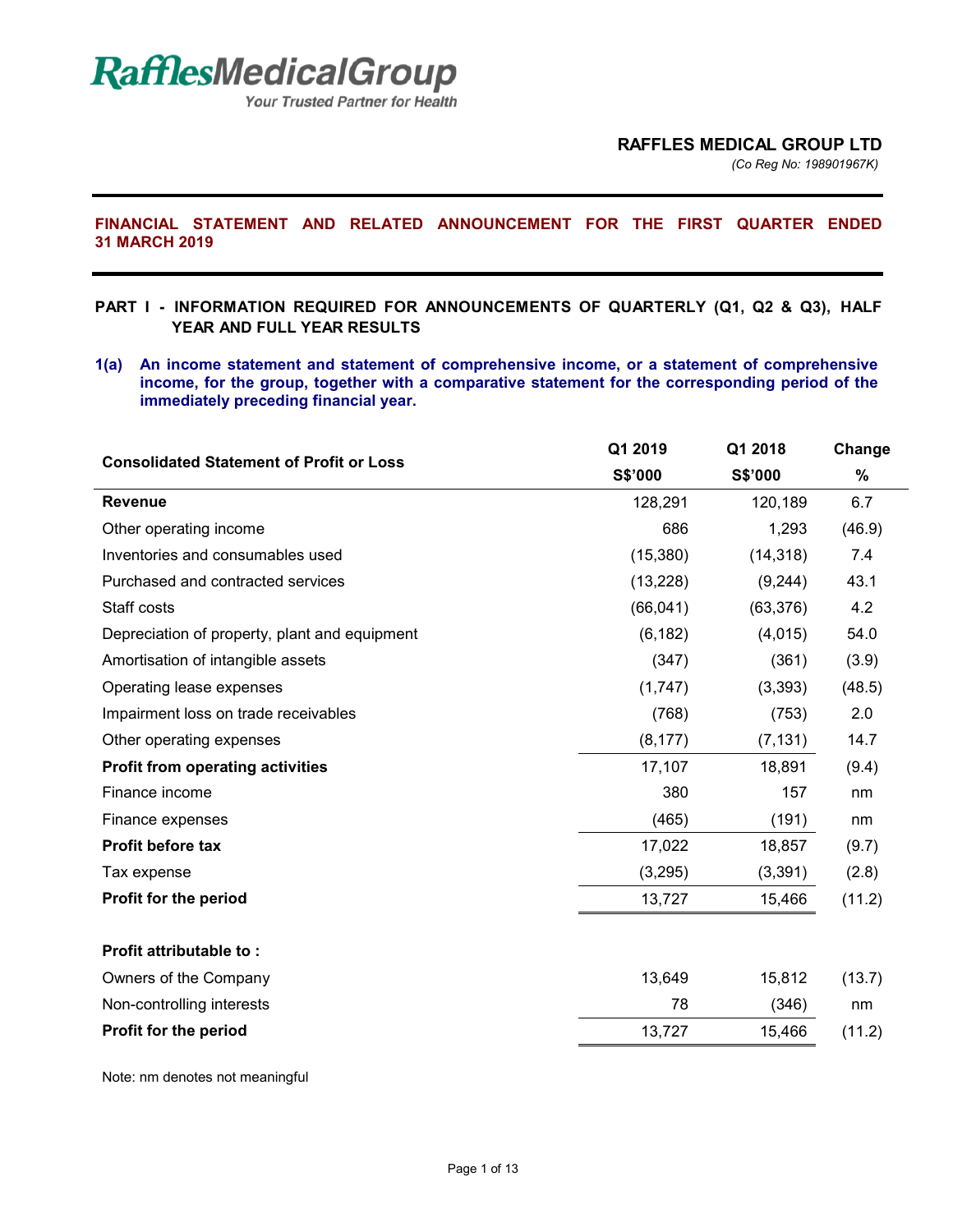**Your Trusted Partner for Health** 

#### **1(a) An income statement and statement of comprehensive income, or a statement of comprehensive income, for the group, together with a comparative statement for the corresponding period of the immediately preceding financial year (Cont'd).**

| Q1 2019        | Q1 2018        | Change |
|----------------|----------------|--------|
| <b>S\$'000</b> | <b>S\$'000</b> | %      |
| 13,727         | 15,466         | (11.2) |
|                |                |        |
|                |                |        |
| 3,715          | 1,636          | (nm)   |
| 17,442         | 17,102         | 2.0    |
|                |                |        |
| 17.008         | 17.132         | (0.7)  |
| 434            | (30)           | (nm)   |
| 17,442         | 17,102         | 2.0    |
|                |                |        |

Note: nm denotes not meaningful

# **Explanatory notes to the Consolidated Statement of Profit or Loss**

- 1. Other operating income decreased mainly due to lower wage credit received.
- 2. More purchased and contracted services were mainly attributed to higher insurance claims in tandem with increased insurance premiums.
- 3. Depreciation increased mainly due to the recognition of right-of-use assets as a result of the adoption of the new Singapore Financial Reporting Standards (International) (SFRS(I)) 16 *Leases*.
- 4. Decrease in operating lease expenses was mainly due to the adoption of the new SFRS(I) 16 *Leases*, which result in a corresponding increase for depreciation.
- 5. Increased other operating expenses were due mainly to building and related expenses of Raffles Hospital Chongqing and Raffles Specialist Centre.
- 6. Profit from operating activities before taxation includes the following:

|                                                   | Q1 2019        | Q1 2018        |
|---------------------------------------------------|----------------|----------------|
| Group                                             | <b>S\$'000</b> | <b>S\$'000</b> |
| (a) Other operating income                        |                |                |
| Gain on disposal of property, plant and equipment |                | 44             |
| Foreign exchange gain                             |                | 365            |
| (b) Other operating expenses                      |                |                |
| Recovery of bad debts                             | (91)           | (458)          |
| Property, plant and equipment written off         | 8              | 45             |
| Write-off for stock obsolescence                  | 38             | 42             |
| Foreign exchange loss                             | 38             |                |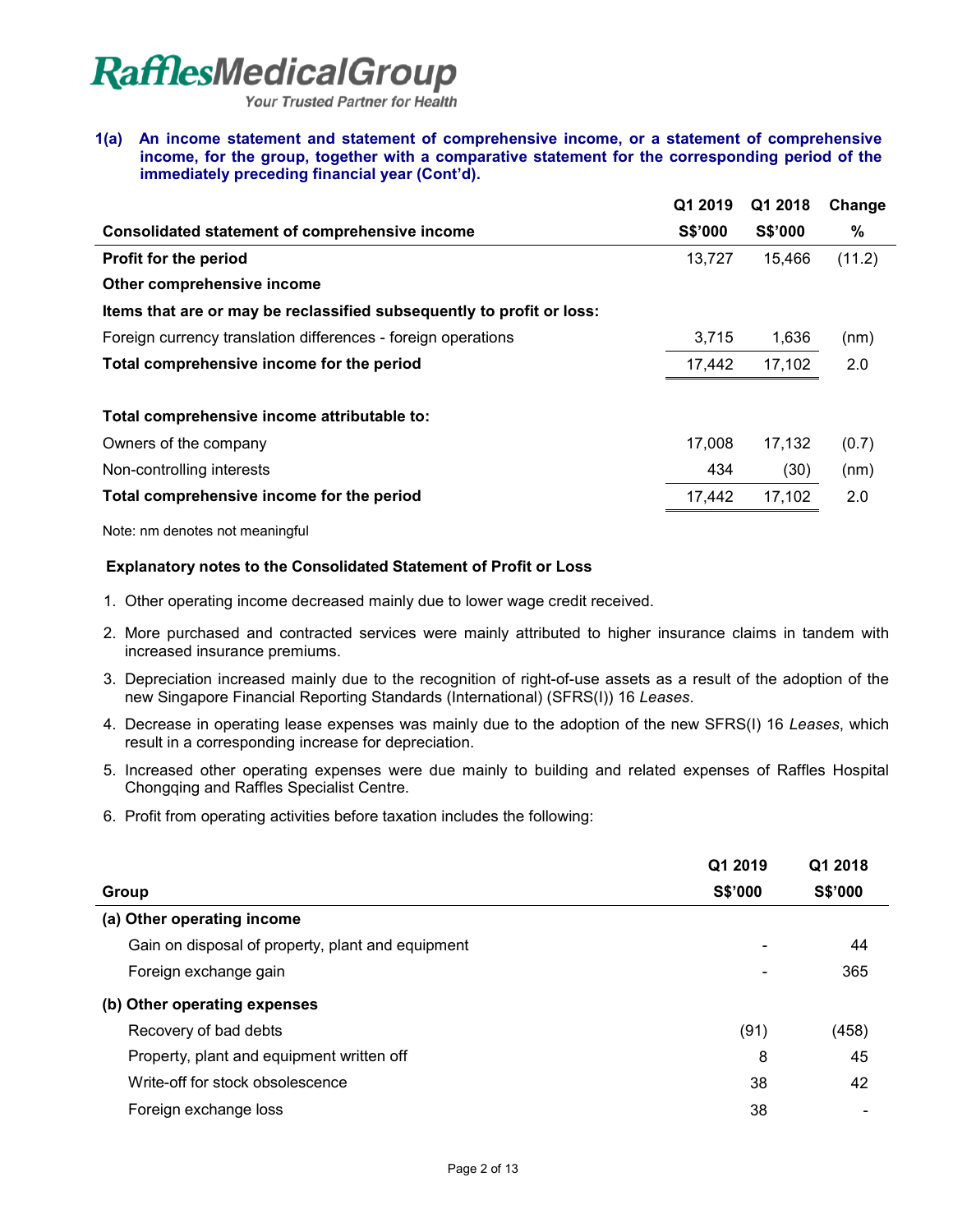Your Trusted Partner for Health

## **1(b)(i) A statement of financial position (for the issuer and group), together with a comparative statement as at the end of the immediately preceding financial year.**

|                                                 | Group          |            | Company        |            |  |
|-------------------------------------------------|----------------|------------|----------------|------------|--|
|                                                 | 31/03/2019     | 31/12/2018 | 31/03/2019     | 31/12/2018 |  |
| <b>Statements of Financial Position</b>         | <b>S\$'000</b> | S\$'000    | <b>S\$'000</b> | S\$'000    |  |
|                                                 |                |            |                |            |  |
| <b>Non-current assets</b>                       |                |            |                |            |  |
| Property, plant and equipment                   | 615,322        | 565,716    | 9,143          | 5,808      |  |
| Intangible assets and goodwill                  | 37,620         | 37,287     | 1,127          | 1,167      |  |
| Investment properties                           | 311,167        | 311,160    |                |            |  |
| <b>Subsidiaries</b>                             |                |            | 568,927        | 562,604    |  |
| Deferred tax assets                             | 1,133          | 1,011      |                |            |  |
| Trade and other receivables                     | 2,001          | 2,590      | 5,769          | 5,869      |  |
|                                                 | 967,243        | 917,764    | 584,966        | 575,448    |  |
| <b>Current assets</b>                           |                |            |                |            |  |
| Inventories                                     | 9,886          | 9,320      | 2,445          | 2,341      |  |
| Trade and other receivables                     | 93,911         | 83,221     | 138,031        | 151,955    |  |
| Cash and cash equivalents                       | 111,825        | 105,984    | 18,945         | 2,609      |  |
|                                                 | 215,622        | 198,525    | 159,421        | 156,905    |  |
| <b>Total assets</b>                             | 1,182,865      | 1,116,289  | 744,387        | 732,353    |  |
|                                                 |                |            |                |            |  |
| Equity attributable to owners of the<br>Company |                |            |                |            |  |
| Share capital                                   | 365,928        | 365,332    | 365,928        | 365,332    |  |
| Reserves                                        | 452,559        | 435,157    | 292,378        | 290,560    |  |
|                                                 | 818,487        | 800,489    | 658,306        | 655,892    |  |
| <b>Non-controlling interests</b>                | 16,571         | 16,137     |                |            |  |
| <b>Total equity</b>                             | 835,058        | 816,626    | 658,306        | 655,892    |  |
|                                                 |                |            |                |            |  |
| <b>Non-current liabilities</b>                  |                |            |                |            |  |
| Loans and borrowings                            | 106,694        | 97,189     | 20,849         | 20,775     |  |
| Trade and other payables                        | 12,116         | 11,380     | 9,906          | 868        |  |
| Finance lease liabilities                       | 13,256         |            | 2,531          |            |  |
| Deferred tax liabilities                        | 4,757          | 4,765      | 644            | 644        |  |
|                                                 | 136,823        | 113,334    | 33,930         | 22,287     |  |
| <b>Current liabilities</b>                      |                |            |                |            |  |
| Loans and borrowings                            | 19,327         | 19,307     | 19,327         | 19,307     |  |
| <b>Current tax liabilities</b>                  | 15,620         | 13,583     | 1,453          | 1,573      |  |
| Trade and other payables                        | 139,533        | 136,789    | 30,224         | 33,294     |  |
| Finance lease liabilities                       | 6,174          |            | 1,147          |            |  |
| Other financial liabilities                     | 2,774          | 2,790      |                |            |  |
| Insurance contract provisions                   | 27,556         | 13,860     |                |            |  |
|                                                 | 210,984        | 186,329    | 52,151         | 54,174     |  |
| <b>Total liabilities</b>                        | 347,807        | 299,663    | 86,081         | 76,461     |  |
| <b>Total equity and liabilities</b>             | 1,182,865      | 1,116,289  | 744,387        | 732,353    |  |
|                                                 |                |            |                |            |  |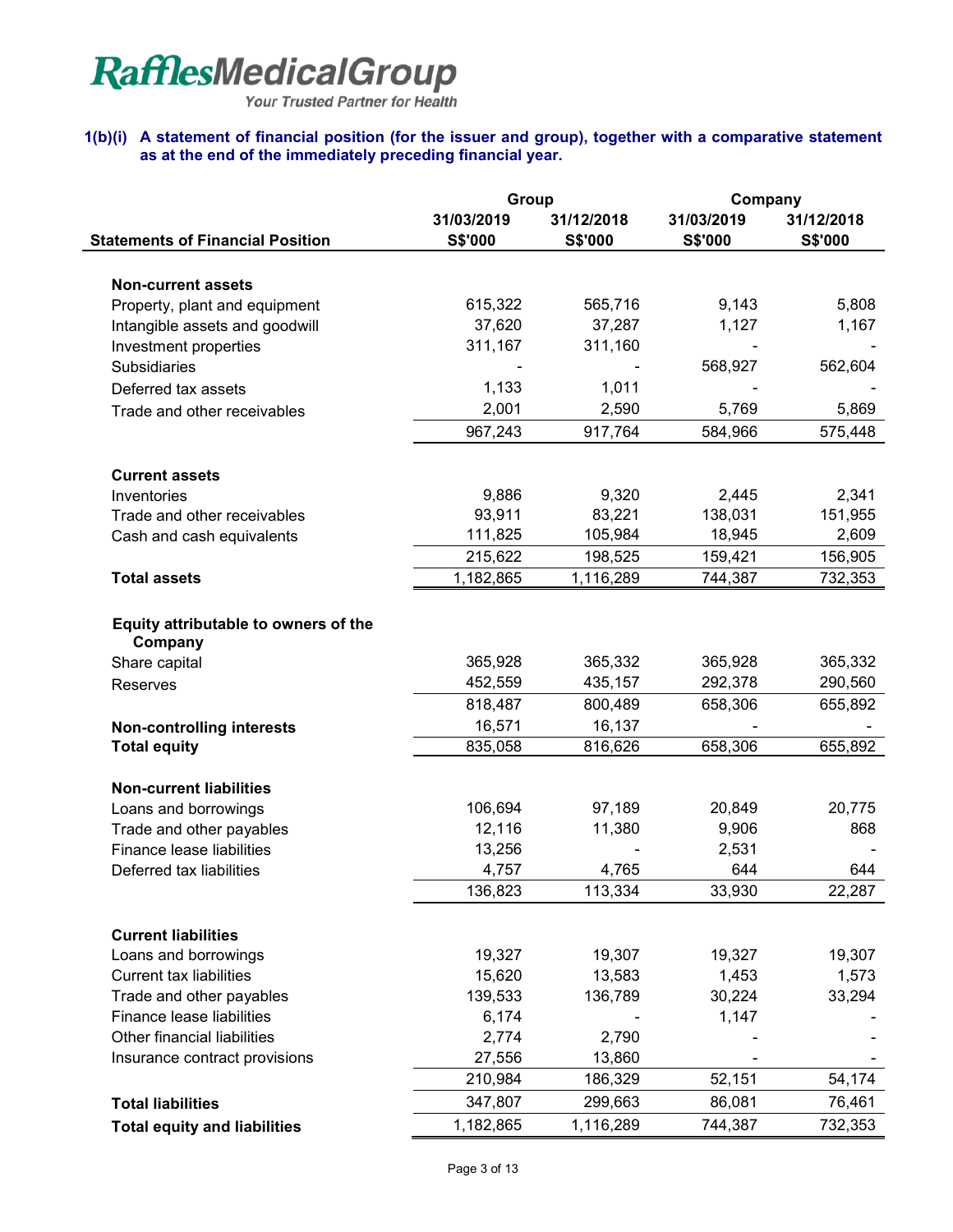

### **1(b)(i) A statement of financial position (for the issuer and group), together with a comparative statement as at the end of the immediately preceding financial year. (Cont'd)**

### **Explanatory notes to the Statement of Financial Position**

- 1. Property, plant and equipment increased by S\$49.6 million, largely due to the capital development expenditure for Raffles Hospital Chongqing and Raffles Hospital Shanghai as well as the recognition of right-of-use asset resulting from the adoption of the new SFRS(I) 16 *Leases*.
- 2. Trade and other receivables increased mainly due to billings for premium from the Group's insurance business.
- 3. The Group's net debt position increased from S\$10.5 million as at 31 December 2018 to S\$14.2 million as at 31 March 2019. This was primarily due to project expenditure incurred for Raffles Hospital Shanghai and Raffles Hospital Chongqing.
- 4. The increase in loans and borrowings was due to bank loans obtained to finance the project expenditure incurred for Raffles Hospital Shanghai and Raffles Hospital Chongqing.
- 5. Finance lease liabilities arose from the adoption of the new SFRS(I) 16 *Leases*. The lease liabilities relate to the present value of future lease payment due to the lessors.
- 6. Insurance contract provisions increased by S\$13.7 million, mainly due to higher provision for unearned premiums resulting from billings for premium from the Group's insurance business.

### **1(b)(ii) Aggregate amount of group's borrowings and debt securities.**

#### **Amount repayable in one year or less, or on demand**

| As at 31/03/2019   |                      |                    | As at 31/12/2018     |
|--------------------|----------------------|--------------------|----------------------|
| Secured<br>S\$'000 | Unsecured<br>S\$'000 | Secured<br>S\$'000 | Unsecured<br>S\$'000 |
|                    | 19.327               |                    | 19.307               |

#### **Amount repayable after one year**

| As at 31/03/2019   |                      | As at 31/12/2018   |                      |
|--------------------|----------------------|--------------------|----------------------|
| Secured<br>S\$'000 | Unsecured<br>S\$'000 | Secured<br>S\$'000 | Unsecured<br>S\$'000 |
|                    | 106.694              | -                  | 97.189               |

### **Details of any collateral**

Nil.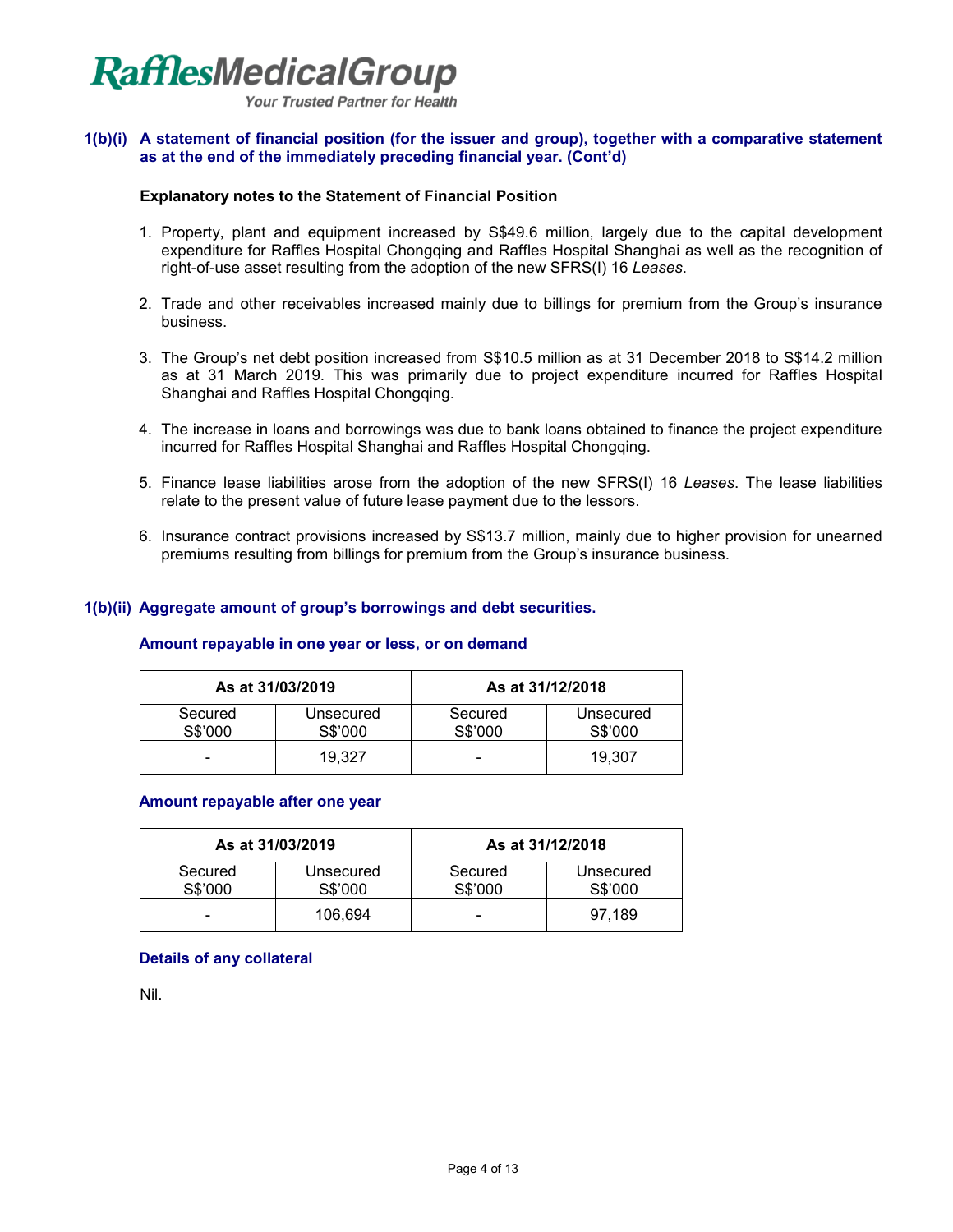Your Trusted Partner for Health

# **1(c) A statement of cash flows (for the group), together with a comparative statement for the corresponding period of the immediately preceding financial year.**

| S\$'000<br>S\$'000<br>Cash flows from operating activities<br>13,727<br>15,466<br>Profit for the period<br>Adjustments for:<br>Amortisation of intangible assets<br>347<br>361<br>6,182<br>4,015<br>Depreciation of property, plant and equipment<br>378<br>Equity-settled share-based payment transactions<br>575<br>465<br>191<br>Finance expenses | Q1 2019 | Q1 2018 |
|------------------------------------------------------------------------------------------------------------------------------------------------------------------------------------------------------------------------------------------------------------------------------------------------------------------------------------------------------|---------|---------|
|                                                                                                                                                                                                                                                                                                                                                      |         |         |
|                                                                                                                                                                                                                                                                                                                                                      |         |         |
|                                                                                                                                                                                                                                                                                                                                                      |         |         |
|                                                                                                                                                                                                                                                                                                                                                      |         |         |
|                                                                                                                                                                                                                                                                                                                                                      |         |         |
|                                                                                                                                                                                                                                                                                                                                                      |         |         |
|                                                                                                                                                                                                                                                                                                                                                      |         |         |
| Finance income<br>(380)<br>(157)                                                                                                                                                                                                                                                                                                                     |         |         |
| Gain on disposal of property, plant and equipment<br>(44)                                                                                                                                                                                                                                                                                            |         |         |
| 8<br>45<br>Property, plant and equipment written off                                                                                                                                                                                                                                                                                                 |         |         |
| 3,295<br>3,391<br>Tax expense                                                                                                                                                                                                                                                                                                                        |         |         |
| 23,843<br>24,022                                                                                                                                                                                                                                                                                                                                     |         |         |
| Changes in working capital :                                                                                                                                                                                                                                                                                                                         |         |         |
| Inventories<br>(566)<br>199                                                                                                                                                                                                                                                                                                                          |         |         |
| Trade and other receivables<br>(10, 298)<br>(4, 756)                                                                                                                                                                                                                                                                                                 |         |         |
| Trade and other payables<br>(3,012)<br>(6, 456)                                                                                                                                                                                                                                                                                                      |         |         |
| 13,696<br>14,051<br>Insurance contract provisions                                                                                                                                                                                                                                                                                                    |         |         |
| 23,842<br>26,881<br>Cash generated from operations                                                                                                                                                                                                                                                                                                   |         |         |
| (1, 410)<br>(2,661)<br>Tax paid                                                                                                                                                                                                                                                                                                                      |         |         |
| (749)<br>(258)<br>Interest paid                                                                                                                                                                                                                                                                                                                      |         |         |
| Net cash from operating activities<br>21,683<br>23,962                                                                                                                                                                                                                                                                                               |         |         |
| Cash flows from investing activities                                                                                                                                                                                                                                                                                                                 |         |         |
| Acquisition of intangible assets<br>(225)<br>(211)                                                                                                                                                                                                                                                                                                   |         |         |
| 365<br>Interest received<br>158                                                                                                                                                                                                                                                                                                                      |         |         |
| 45<br>Proceeds from sales of property, plant and equipment                                                                                                                                                                                                                                                                                           |         |         |
| (26, 504)<br>(4, 110)<br>Purchase of property, plant and equipment                                                                                                                                                                                                                                                                                   |         |         |
| (7)<br>(17, 575)<br>Payment for investment properties under development                                                                                                                                                                                                                                                                              |         |         |
| Net cash used in investing activities<br>(26, 371)<br>(21, 693)                                                                                                                                                                                                                                                                                      |         |         |
| Cash flows from financing activities                                                                                                                                                                                                                                                                                                                 |         |         |
| Loan from subsidiary's non-controlling interest<br>2,023                                                                                                                                                                                                                                                                                             |         |         |
| 596<br>299<br>Proceeds from issue of shares under share option scheme                                                                                                                                                                                                                                                                                |         |         |
| Proceeds from bank loans<br>70,551<br>93,760                                                                                                                                                                                                                                                                                                         |         |         |
| Repayment of bank loans<br>(61, 717)<br>(101, 148)                                                                                                                                                                                                                                                                                                   |         |         |
| Payment of finance lease liabilities<br>(1,588)                                                                                                                                                                                                                                                                                                      |         |         |
| Payment to restricted cash account<br>(1,085)                                                                                                                                                                                                                                                                                                        |         |         |
| Net cash from/(used in) financing activities<br>8,780<br>(7,089)                                                                                                                                                                                                                                                                                     |         |         |
| 4,092<br>(4,820)<br>Net increase/(decrease) in cash and cash equivalents                                                                                                                                                                                                                                                                             |         |         |
| 105,984<br>98,270<br>Cash and cash equivalents at 1 January                                                                                                                                                                                                                                                                                          |         |         |
| 664<br>558<br>Effect of exchange rate fluctuations on cash held                                                                                                                                                                                                                                                                                      |         |         |
| 110,740<br>Cash and cash equivalents at 31 March<br>94,008                                                                                                                                                                                                                                                                                           |         |         |

#### **Explanatory notes to the Statement of Cash Flows**

The cash and cash equivalents for the statement of cash flows presentation excluded an amount of S\$1.1 million (US\$0.8 million) deposited in an escrow account of a subsidiary. The Group's cash and cash equivalents increased by S\$4.7 million from S\$106.0 million as at 31 December 2018 to S\$110.7 million as at 31 March 2019. This was mainly due to strong cashflows generated by the Group from operations and financing from bank loans, offset by capital expenditure for Raffles Hospital Shanghai and Raffles Hospital Chongqing.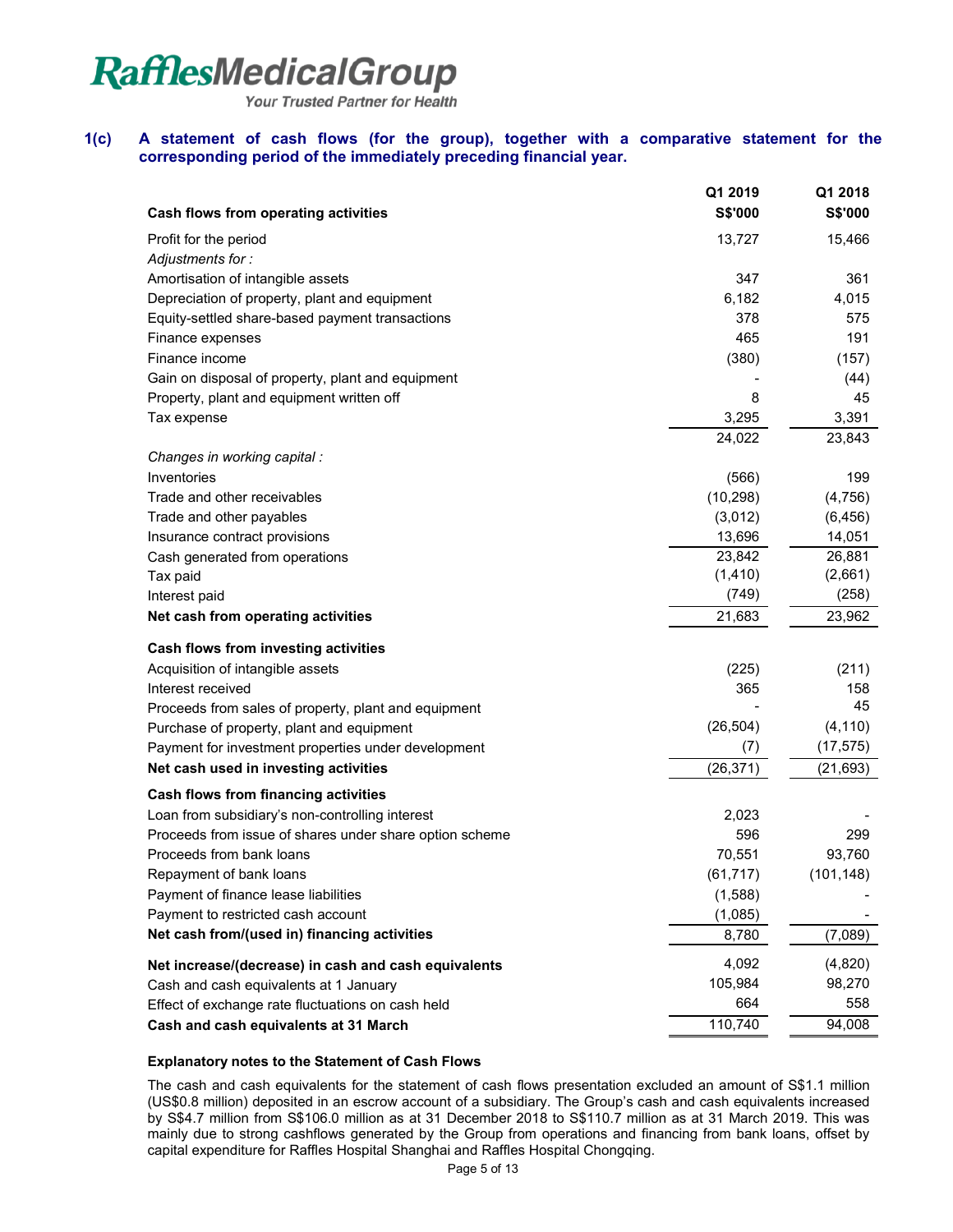Your Trusted Partner for Health

**1(d)(i) A statement (for the issuer and group) showing either (i) all changes in equity or (ii) changes in equity other than those arising from capitalisation issues and distributions to shareholders, together with a comparative statement for the corresponding period of the immediately preceding financial year.** 

|                                                                                                                     | <b>Share</b><br>capital  | <b>Translation</b><br>reserve | Share<br>option<br>reserve | <b>Revaluation</b><br>reserve | Other<br>reserve | <b>Accumulated</b><br>profits | <b>Total</b><br>attributable<br>to owners<br>of the<br>Company | Non-<br>controlling<br>interests | Total<br>equity |
|---------------------------------------------------------------------------------------------------------------------|--------------------------|-------------------------------|----------------------------|-------------------------------|------------------|-------------------------------|----------------------------------------------------------------|----------------------------------|-----------------|
| Group                                                                                                               | S\$'000                  | S\$'000                       | S\$'000                    | S\$'000                       | S\$'000          | S\$'000                       | S\$'000                                                        | S\$'000                          | S\$'000         |
| At 1 January 2018                                                                                                   | 340,201                  | (284)                         | 26,194                     | 1,712                         | (4, 714)         | 370,941                       | 734,050                                                        | 17,575                           | 751,625         |
| Total comprehensive income<br>for the period                                                                        |                          |                               |                            |                               |                  |                               |                                                                |                                  |                 |
| Profit for the period                                                                                               | $\overline{a}$           |                               |                            |                               |                  | 15,812                        | 15,812                                                         | (346)                            | 15,466          |
| Other comprehensive income                                                                                          |                          |                               |                            |                               |                  |                               |                                                                |                                  |                 |
| Foreign currency translation<br>differences - foreign<br>operations                                                 |                          | 1,320                         |                            |                               |                  |                               | 1,320                                                          | 316                              | 1,636           |
| <b>Total other comprehensive</b><br>income for the period                                                           | $\overline{\phantom{0}}$ | 1,320                         | $\overline{a}$             |                               |                  | $\overline{a}$                | 1,320                                                          | 316                              | 1,636           |
| Total comprehensive income<br>for the period                                                                        | $\overline{a}$           | 1,320                         |                            |                               | $\overline{a}$   | 15,812                        | 17,132                                                         | (30)                             | 17,102          |
| Transactions with owners,<br>recognised directly in<br>equity                                                       |                          |                               |                            |                               |                  |                               |                                                                |                                  |                 |
| Contributions by and<br>distributions to owners                                                                     |                          |                               |                            |                               |                  |                               |                                                                |                                  |                 |
| Issue of shares upon the<br>exercise of options under<br>Raffles Medical Group<br>Employees' Share Option<br>Scheme | 299                      |                               |                            |                               |                  |                               | 299                                                            |                                  | 299             |
| Value of employee services<br>received for issue of share<br>options                                                |                          |                               | 575                        |                               |                  |                               | 575                                                            |                                  | 575             |
| Total contributions by and<br>distributions to owners                                                               | 299                      | $\overline{a}$                | 575                        |                               |                  |                               | 874                                                            |                                  | 874             |
| Changes in ownership<br>interests in subsidiaries                                                                   |                          |                               |                            |                               |                  |                               |                                                                |                                  |                 |
| Present value of the exercise<br>price of written put options                                                       |                          |                               |                            |                               | 769              |                               | 769                                                            |                                  | 769             |
| Total changes in ownership<br>interests in subsidiaries                                                             |                          |                               |                            | $\overline{\phantom{a}}$      | 769              | $\overline{a}$                | 769                                                            | $\overline{a}$                   | 769             |
| <b>Total transactions with</b><br>owners                                                                            | 299                      |                               | 575                        |                               | 769              |                               | 1,643                                                          |                                  | 1,643           |
| At 31 March 2018                                                                                                    | 340,500                  | 1,036                         | 26,769                     | 1,712                         | (3,945)          | 386,753                       | 752,825                                                        | 17,545                           | 770,370         |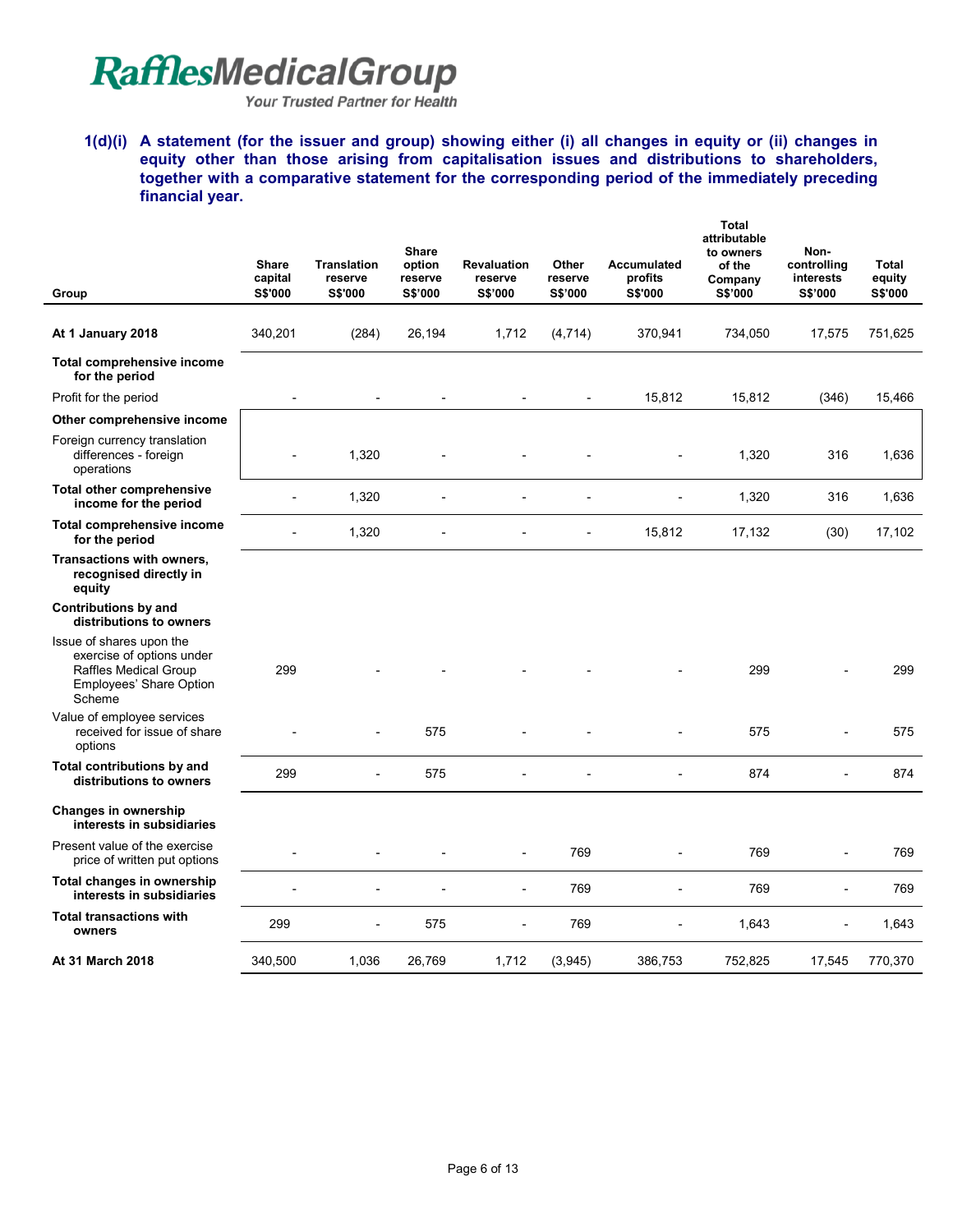Your Trusted Partner for Health

**1(d)(i) A statement (for the issuer and group) showing either (i) all changes in equity or (ii) changes in equity other than those arising from capitalisation issues and distributions to shareholders, together with a comparative statement for the corresponding period of the immediately preceding financial year (Cont'd).** 

| Group                                                                                                               | <b>Share</b><br>capital<br>S\$'000 | <b>Translation</b><br>reserve<br><b>S\$'000</b> | Share<br>option<br>reserve<br>S\$'000 | <b>Revaluation</b><br>reserve<br>S\$'000 | Other<br>reserve<br>S\$'000 | Accumulated<br>profits<br>S\$'000 | Total<br>attributable<br>to owners<br>of the<br>Company<br>S\$'000 | Non-<br>controlling<br>interests<br>S\$'000 | <b>Total</b><br>equity<br>S\$'000 |
|---------------------------------------------------------------------------------------------------------------------|------------------------------------|-------------------------------------------------|---------------------------------------|------------------------------------------|-----------------------------|-----------------------------------|--------------------------------------------------------------------|---------------------------------------------|-----------------------------------|
|                                                                                                                     |                                    |                                                 |                                       |                                          |                             |                                   |                                                                    |                                             |                                   |
| At 1 January 2019                                                                                                   | 365,332                            | (6, 131)                                        | 27,655                                | 16,367                                   | (4,741)                     | 402,007                           | 800,489                                                            | 16,137                                      | 816,626                           |
| Total comprehensive income<br>for the period                                                                        |                                    |                                                 |                                       |                                          |                             |                                   |                                                                    |                                             |                                   |
| Profit for the period                                                                                               |                                    |                                                 |                                       |                                          |                             | 13,649                            | 13,649                                                             | 78                                          | 13,727                            |
| Other comprehensive income                                                                                          |                                    |                                                 |                                       |                                          |                             |                                   |                                                                    |                                             |                                   |
| Foreign currency translation<br>differences - foreign<br>operations                                                 |                                    | 3,359                                           |                                       |                                          |                             |                                   | 3,359                                                              | 356                                         | 3.715                             |
| <b>Total other comprehensive</b><br>income for the period                                                           | $\overline{a}$                     | 3,359                                           |                                       |                                          |                             |                                   | 3,359                                                              | 356                                         | 3,715                             |
| Total comprehensive income<br>for the period                                                                        | $\overline{a}$                     | 3,359                                           | $\overline{a}$                        |                                          | $\overline{a}$              | 13,649                            | 17,008                                                             | 434                                         | 17,442                            |
| Transactions with owners,<br>recognised directly in<br>equity                                                       |                                    |                                                 |                                       |                                          |                             |                                   |                                                                    |                                             |                                   |
| <b>Contributions by and</b><br>distributions to owners                                                              |                                    |                                                 |                                       |                                          |                             |                                   |                                                                    |                                             |                                   |
| Issue of shares upon the<br>exercise of options under<br>Raffles Medical Group<br>Employees' Share Option<br>Scheme | 596                                |                                                 |                                       |                                          |                             |                                   | 596                                                                |                                             | 596                               |
| Value of employee services<br>received for issue of share<br>options                                                |                                    |                                                 | 378                                   |                                          |                             |                                   | 378                                                                |                                             | 378                               |
| Total contributions by and<br>distributions to owners                                                               | 596                                | $\overline{a}$                                  | 378                                   |                                          |                             |                                   | 974                                                                |                                             | 974                               |
| <b>Changes in ownership</b><br>interests in subsidiaries                                                            |                                    |                                                 |                                       |                                          |                             |                                   |                                                                    |                                             |                                   |
| Present value of the exercise<br>price of written put options                                                       |                                    |                                                 |                                       |                                          | 16                          |                                   | 16                                                                 |                                             | 16                                |
| Total changes in ownership<br>interests in subsidiaries                                                             |                                    |                                                 |                                       |                                          | 16                          | $\overline{a}$                    | 16                                                                 | $\overline{a}$                              | 16                                |
| <b>Total transactions with</b><br>owners                                                                            | 596                                | $\overline{a}$                                  | 378                                   | $\overline{a}$                           | 16                          | $\overline{a}$                    | 990                                                                |                                             | 990                               |
| At 31 March 2019                                                                                                    | 365,928                            | (2,772)                                         | 28,033                                | 16,367                                   | (4, 725)                    | 415,656                           | 818,487                                                            | 16,571                                      | 835,058                           |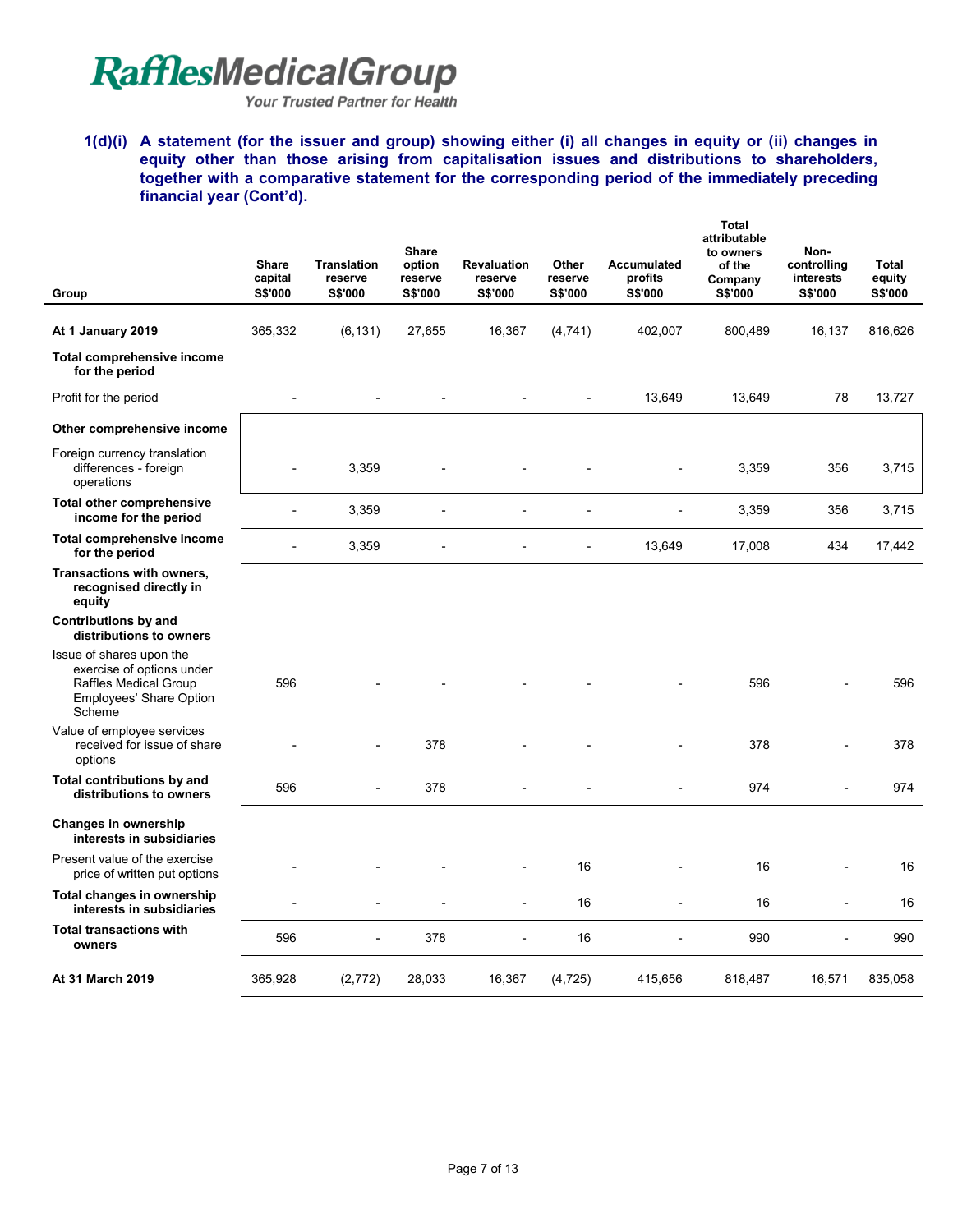Your Trusted Partner for Health

**1(d)(i) A statement (for the issuer and group) showing either (i) all changes in equity or (ii) changes in equity other than those arising from capitalisation issues and distributions to shareholders, together with a comparative statement for the corresponding period of the immediately preceding financial year (Cont'd).** 

|                                                                                                            | <b>Share</b>              | <b>Share</b><br>option    | Accumulated<br>profits   | Total          |
|------------------------------------------------------------------------------------------------------------|---------------------------|---------------------------|--------------------------|----------------|
| Company                                                                                                    | capital<br><b>S\$'000</b> | reserve<br><b>S\$'000</b> | <b>S\$'000</b>           | <b>S\$'000</b> |
|                                                                                                            |                           |                           |                          |                |
| At 1 January 2018                                                                                          | 340,201                   | 26,194                    | 242,156                  | 608,551        |
| Total comprehensive income for the period                                                                  |                           |                           |                          |                |
| Profit for the period                                                                                      |                           |                           | 1.349                    | 1,349          |
| Total comprehensive income for the period                                                                  |                           |                           | 1,349                    | 1,349          |
| Transactions with owners, recognised directly in equity                                                    |                           |                           |                          |                |
| Contributions by and distributions to owners                                                               |                           |                           |                          |                |
| Issue of shares upon the exercise of options under Raffles<br>Medical Group Employees' Share Option Scheme | 299                       |                           |                          | 299            |
| Value of employee services received for issue of share options                                             |                           | 575                       |                          | 575            |
| Total contributions by and distributions to owners                                                         | 299                       | 575                       |                          | 874            |
| At 31 March 2018                                                                                           | 340.500                   | 26.769                    | 243.505                  | 610,774        |
| At 1 January 2019                                                                                          | 365,332                   | 27.655                    | 262.905                  | 655.892        |
| Total comprehensive income for the period                                                                  |                           |                           |                          |                |
| Profit for the period                                                                                      |                           |                           | 1,440                    | 1,440          |
| Total comprehensive income for the period                                                                  |                           | $\overline{a}$            | 1,440                    | 1,440          |
| Transactions with owners, recognised directly in equity                                                    |                           |                           |                          |                |
| Contributions by and distributions to owners                                                               |                           |                           |                          |                |
| Issue of shares upon the exercise of options under Raffles<br>Medical Group Employees' Share Option Scheme | 596                       |                           |                          | 596            |
| Value of employee services received for issue of share options                                             |                           | 378                       |                          | 378            |
| Total contributions by and distributions to owners                                                         | 596                       | 378                       | $\overline{\phantom{a}}$ | 974            |
| At 31 March 2019                                                                                           | 365,928                   | 28,033                    | 264,345                  | 658,306        |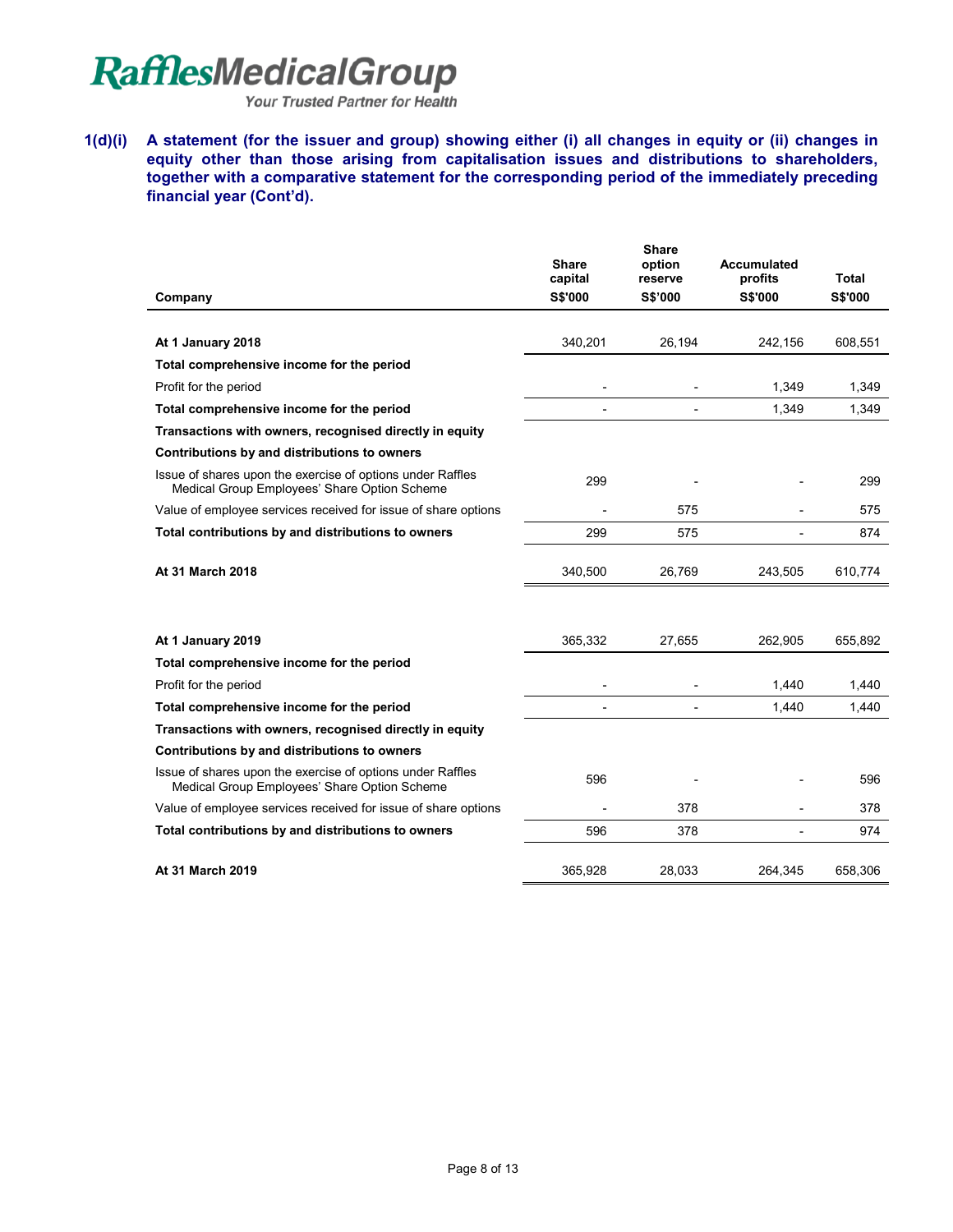Your Trusted Partner for Health

**1(d)(ii) Details of any changes in the company's share capital arising from rights issue, bonus issue, share buy-backs, exercise of share options or warrants, conversion of other issues of equity securities, issue of shares for cash or as consideration for acquisition or for any other purpose since the end of the previous period reported on. State the number of shares that may be issued on conversion of all the outstanding convertibles, if any, against the total number of issued shares excluding treasury shares and subsidiary holdings of the issuer, as at the end of the current financial period reported on and as at the end of the corresponding period of the immediately preceding financial year. State also the number of shares held as treasury shares and the number of subsidiary holdings, if any, and the percentage of the aggregate number of treasury shares and subsidiary holdings held against the total number of shares outstanding in a class that is listed as at the end of the current financial period reported on and as at the end of the corresponding period of the immediately preceding financial year.**

During the first quarter ended 31 March 2019, the Company issued a total of 938,000 new ordinary shares, upon the exercise of options under the Raffles Medical Group Share Option Schemes.

| Exercise price per share    | S\$0.26 | S\$0.55 | S\$0.73 | S\$0.78 | S\$1.07 |
|-----------------------------|---------|---------|---------|---------|---------|
| Number of new shares issued | 388,000 | 117.000 | 47.000  | 56,000  | 330,000 |

As at 31 March 2019, there were outstanding options for conversion into 63,964,000 (31 March 2018: 59,176,000) ordinary shares. The Company does not hold any treasury shares and there is no subsidiary holdings as at 31 March 2019 (31 March 2018: Nil).

#### **1(d)(iii) To show the total number of issued shares excluding treasury shares as at the end of the current financial period and as at end of the immediately preceding year.**

|                                                   | 31/03/2019    | 31/12/2018    |
|---------------------------------------------------|---------------|---------------|
| Number of issued shares excluding treasury shares | 1,798,112,400 | 1,797,174,400 |

#### **1(d)(iv) A statement showing all sales, transfers, cancellation and/or use of treasury shares as at the end of the current financial period reported on.**

There were no sales, transfers, cancellation and/or use of treasury shares as at 31 March 2019 (31 December 2018: Nil).

#### **1(d)(v) A statement showing all sales, transfers, cancellation and/or use of subsidiary holdings as at the end of the current financial period reported on.**

There were no sales, transfers, cancellation and/or use of subsidiary holdings as at 31 March 2019 (31 December 2018: Nil).

#### **2. Whether the figures have been audited or reviewed and in accordance with which auditing standard or practice.**

The financial statements on consolidated results for the first quarter ended 31 March 2019 have not been audited or reviewed.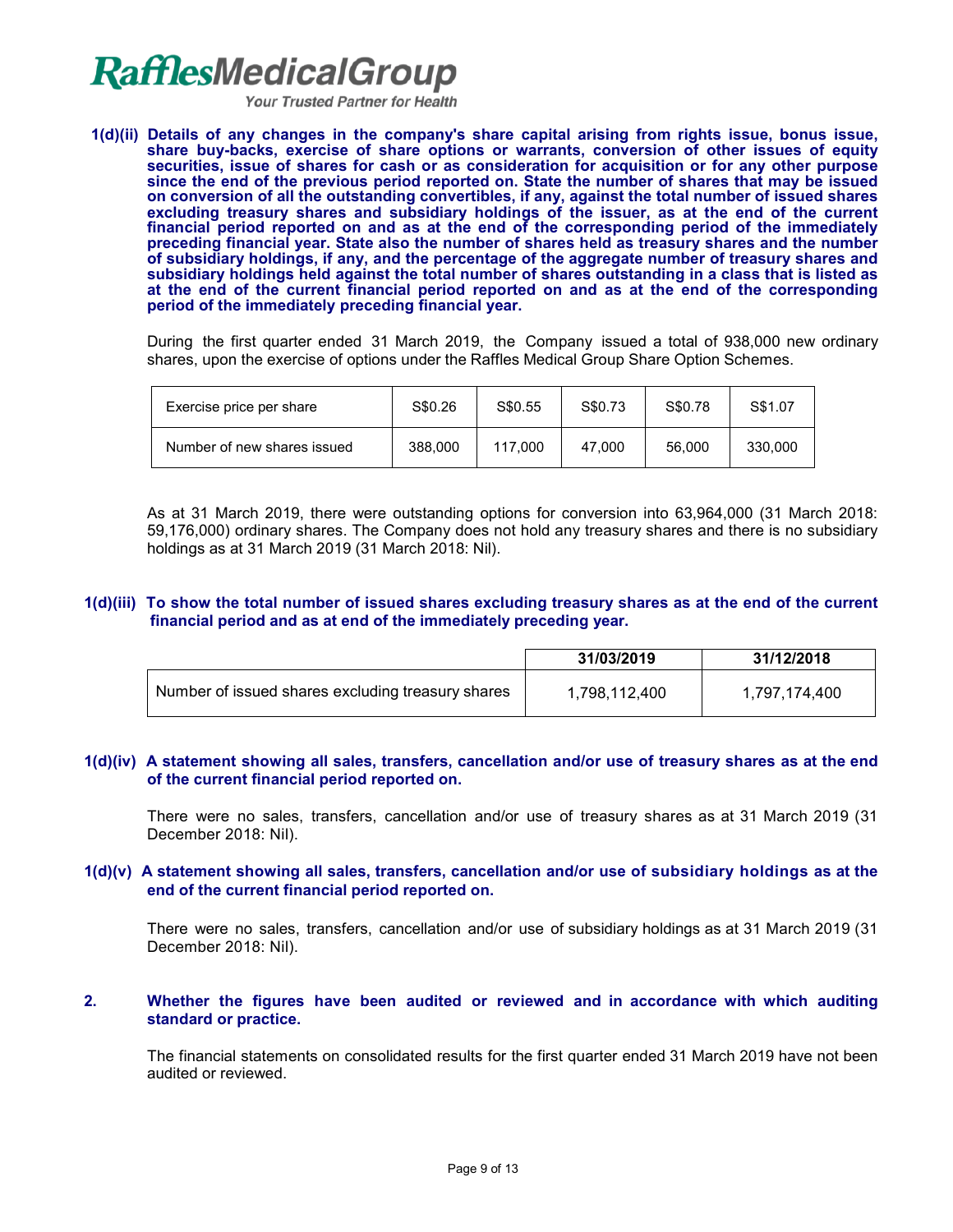**Your Trusted Partner for Health** 

#### **3. Where the figures have been audited or reviewed, the auditors' report (including any qualifications or emphasis of a matter).**

Not applicable.

### **4. Whether the same accounting policies and methods of computation as in the issuer's most recently audited annual financial statements have been applied.**

Accounting policies and methods of computation used in the consolidated financial statements for the first quarter ended 31 March 2019 are consistent with those applied in the financial statements for the year ended 31 December 2018, except for the adoption of accounting standards (including its consequential amendments) and interpretations applicable for the financial period beginning 1 January 2019 as disclosed in item 5 below.

### **5. If there are any changes in the accounting policies and methods of computation, including any required by an accounting standard, what has changed, as well as the reasons for, and the effect of, the change.**

The adoption of new and revised standards did not have substantial effect on the financial performance and position of the Group except for the adoption of Singapore Financial Reporting Standards (International) (SFRS(I)) 16 *Leases* which took effect on 1 January 2019, using the modified retrospective approach. In compliance with SFRS(I) 16 *Leases*, the Group has applied the practical expedient to recognise the amount of right-of-use assets equal to the lease liabilities, adjusted by the amount of accrued lease payment related to that lease recognised in the statement of financial position immediately before 1 January 2019.

### **6. Earnings per ordinary share of the group for the current financial period reported on and the corresponding period of the immediately preceding financial year, after deducting any provision for preference dividends.**

|                                                                   | <b>First Quarter</b> |              |  |
|-------------------------------------------------------------------|----------------------|--------------|--|
|                                                                   | Q1 2019              | Q1 2018      |  |
| Earnings per ordinary share for the year based on $1(a)$ above :- |                      |              |  |
| Basic earnings per share [A]<br>(i)                               | $0.76$ cents         | $0.89$ cents |  |
| (ii) Diluted earnings per share [B]                               | 0.76 cents           | $0.89$ cents |  |

- [A] The calculation of earnings per ordinary share was based on weighted average number of shares 1,797,448,744 (Q1 2018: 1,771,407,703) in issue during the period.
- [B] The calculation of earnings per ordinary share (on a fully diluted basis) was based on weighted average number of shares of 1,801,070,441 (Q1 2018: 1,776,206,536) in issue during the period.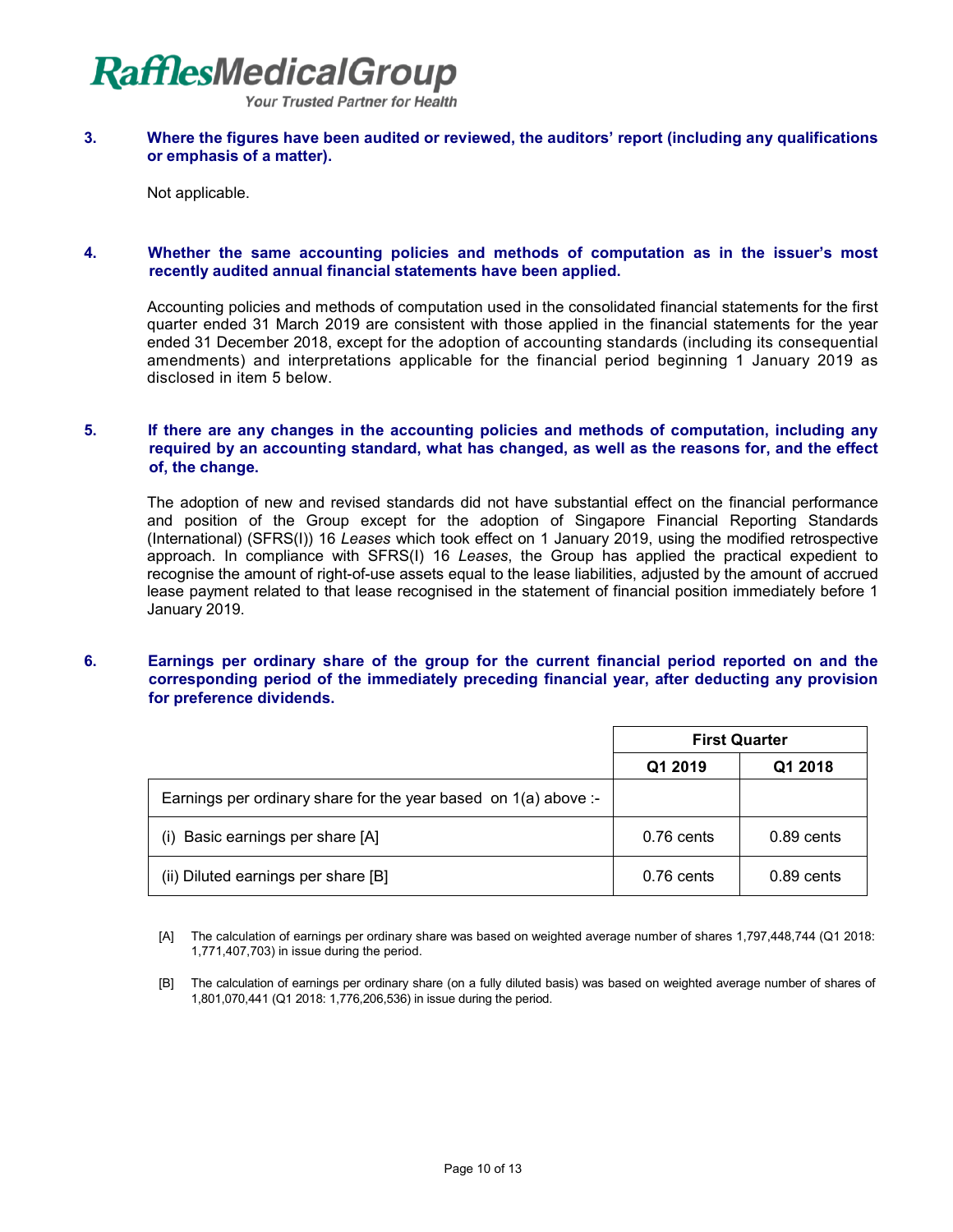

# **7. Net asset value (for the issuer and group) per ordinary share based on the total number of issued shares excluding treasury shares of the issuer at the end of the:-**

#### **(a) current financial period reported on; and (b) immediately preceding financial year.**

|                                        | Group       |             | Company     |             |
|----------------------------------------|-------------|-------------|-------------|-------------|
|                                        | 31/03/2019  | 31/12/2018  | 31/03/2019  | 31/12/2018  |
| Net asset value per ordinary share [C] | 45.52 cents | 44.54 cents | 36.61 cents | 36.50 cents |

- [C] The calculation of net asset value per ordinary share was based on 1,798,112,400 shares as at 31 March 2019 (31 December 2018: 1,797,174,400).
- **8. A review of the performance of the group, to the extent necessary for a reasonable understanding of the group's business. It must include a discussion of the following:-**
	- **(a) any significant factors that affected the turnover, costs, and earnings of the group for the current financial period reported on, including (where applicable) seasonal or cyclical factors; and**
	- **(b) any material factors that affected the cash flow, working capital, assets or liabilities of the group during the current financial period reported on.**

The Group registered a quarterly revenue of **S\$128.3** million in Q1 2019 as compared to **S\$120.2** million in Q1 2018. Revenue for Healthcare Services division and Hospital Services division grew by **8.9%** and **3.2%** respectively. Increase in revenue from Healthcare Services division was contributed mainly by increase in premium from existing and new clients, Primary Care Network (PCN) Scheme and projects. The growth in revenue from the Hospital Services division was contributed mainly by higher utilisation of inpatient capacities.

The Group's earnings before interest, taxes, depreciation and amortisation (**EBITDA**) increased by **1.6%**  from **S\$23.3** million in Q1 2018 to **S\$23.6** million for Q1 2019. The net profit after tax decreased to **S\$13.7** million in Q1 2019, due to start-up costs for *RafflesHospital Chongqing*. On a comparable basis, excluding the results of *RafflesHospital Chongqing,* the Group's net profit after tax would have grown by **2.1%** instead of a decrease of **11.2%** and EBITDA would have been **S\$25.4** million, an increase of **9.3%**  as compared to Q1 2018. The gestation loss for *RafflesHospital Chongqing* is within expectation.

The continued strong operating cashflows generated from the Group's business operations contributed to a healthy cash position of **S\$111.8** million. This was after accounting for the payment of **S\$26.5** million for fixed assets under development as well as capital expenditure in the first quarter of this year.

#### **9. Where a forecast, or a prospect statement, has been previously disclosed to shareholders, any variance between it and the actual results.**

The current financial period's results are in line with the Directors' expectations as disclosed in the Group's full year 2018 results announcement.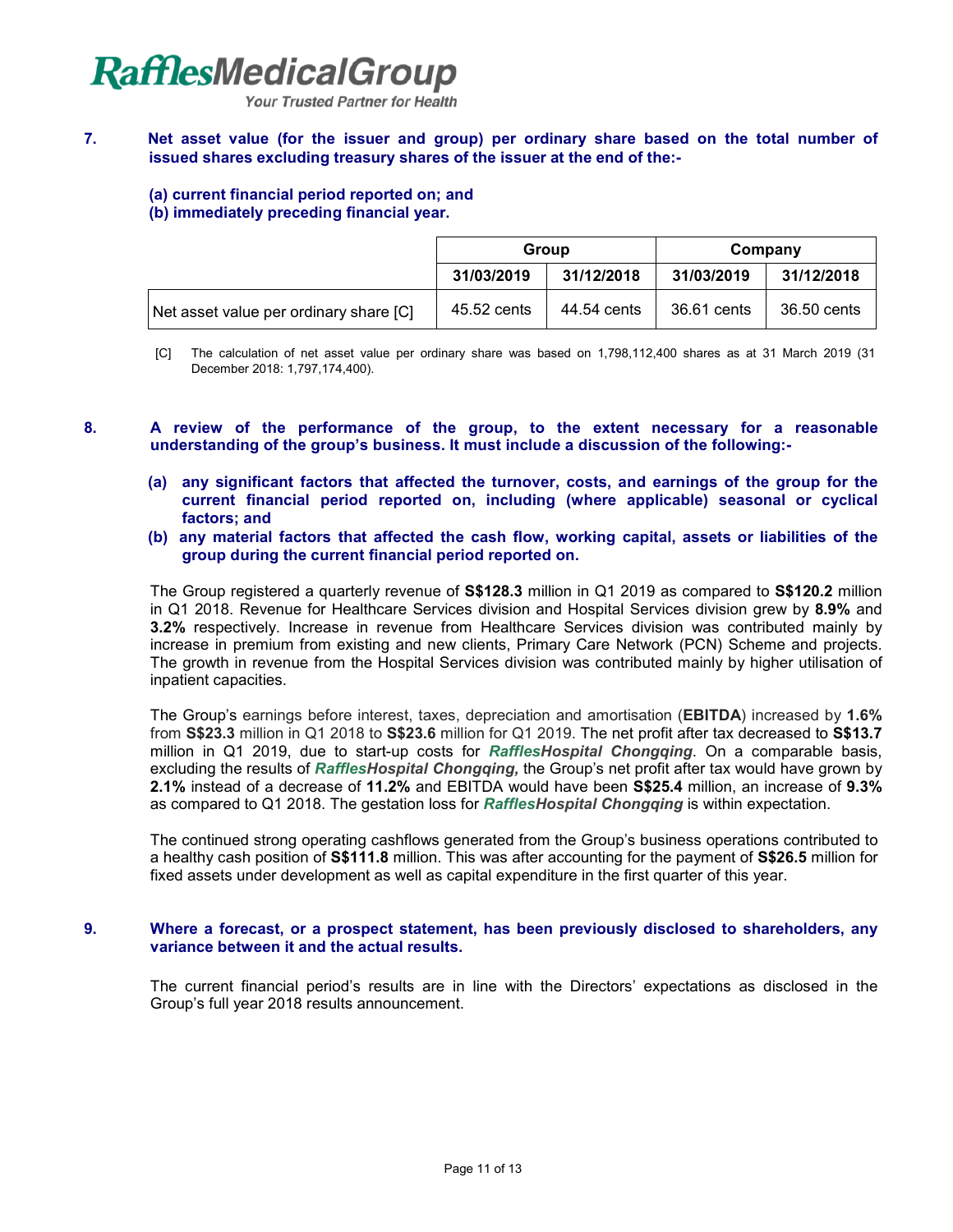Your Trusted Partner for Health

# **10. A commentary at the date of the announcement of the significant trends and competitive conditions of the industry in which the group operates and any known factors or events that may affect the group in the next reporting period and the next 12 months.**

Since opening its doors on 2 January 2019, *RafflesHospital Chongqing* had embarked on outreach programmes to companies, embassies and business associations. Concurrently, it had also rolled out a series of marketing campaigns to raise its brand awareness in Chongqing. This included the cosponsoring Chongqing International Marathon, an international sporting event attracting about 30,000 runners and receiving wide media coverage.

*RafflesHospital Singapore* officially opened its new block *RafflesSpecialistCentre* in March 2019. The complex with ambulatory and inpatient services from 31 different specialties, positions the Group's flagship as a one-stop healthcare hub, providing services for our patients, both local and overseas as well as corporate partners. *RafflesSpecialistCentre* enables the Group to continue to provide quality care and service to our customers in a seamless manner.

*RafflesMedical* was awarded a new tender to provide institutional medical services under the Ministry of Social and Family Development (MSF). Another eight *RafflesMedical* clinics were added to the current panel of 40 Primary Care Network (PCN) clinics to enhance convenience to more patients in the heartlands for chronic disease care.

*RafflesMedical* started its journey on digitalisation and innovation to improve patient experience and healthcare access for both treatment and wellness services. Through the secure *RafflesConnect* platform, patients can consult a doctor via the 24/7 tele-consultation service, and have their medication delivered to them directly. This platform was officially launched in January 2019 where patients can also access their health records, receive health advisories, personalised health tips, and select a suite of services online in one integrated e-healthcare platform.

*RafflesHealthinsurance* is enhancing its overall value proposition to its customers through the introduction of the digital platform, *RafflesConnect*. The digital solution allows the insured to submit their claims and check their claims' status online. It also enables patients to make appointment with their doctors, access to tele-consultation service and personalised health information, bringing seamless experience to the customers.

While construction of *RafflesHospital Shanghai*, in Pudong, is underway, preparatory works for commissioning and operational phase has begun in Singapore.

Based on the current economic conditions and barring unforeseen circumstances, the Directors expect the Group to grow its revenue and remain profitable in 2019, notwithstanding the expected gestation loss for *RafflesHospital Chongqing*.